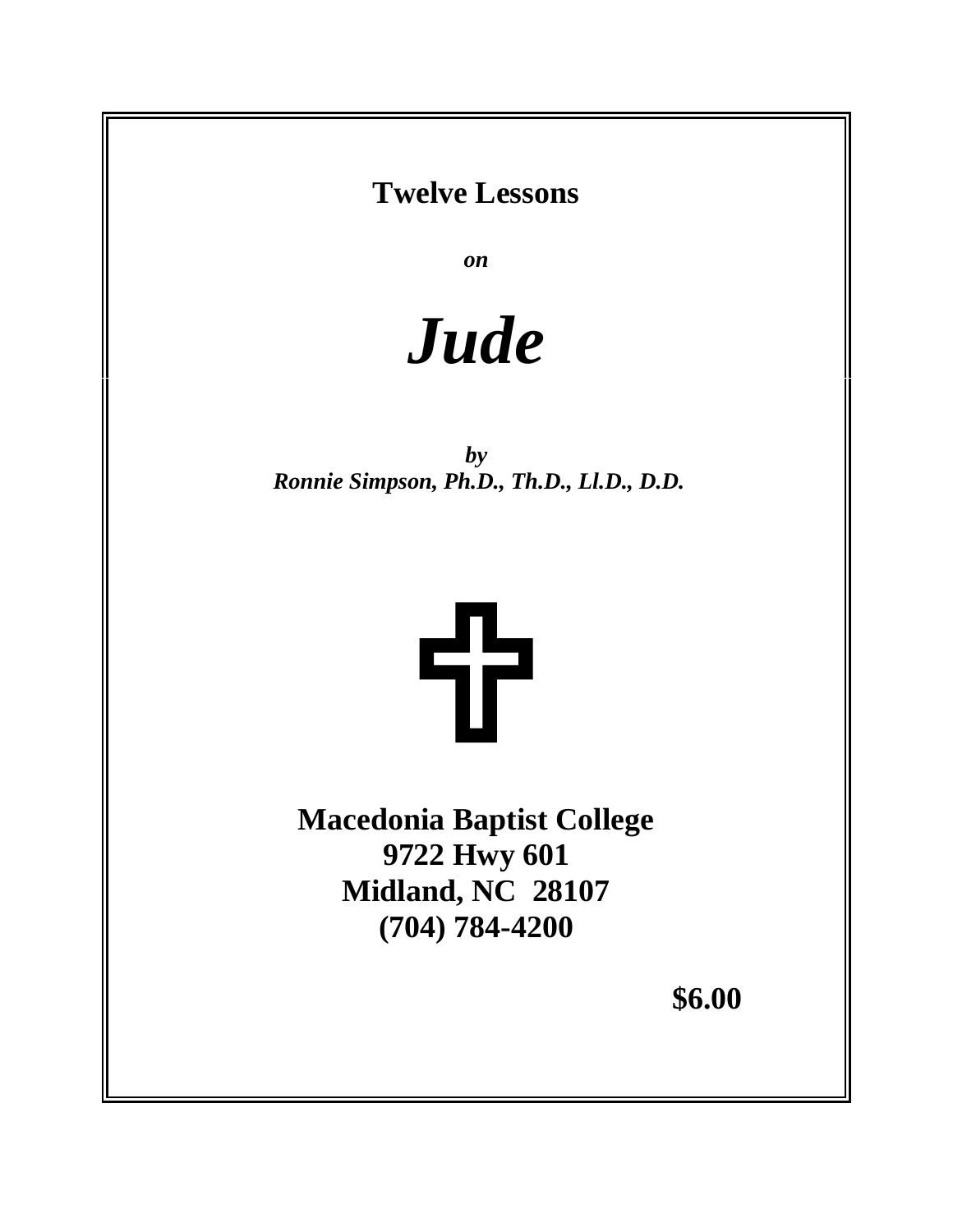## **CONTENTS**

No part of this book may be reproduced in any form without<br>written permission from Macedonia Baptist College and Xaris, Inc.

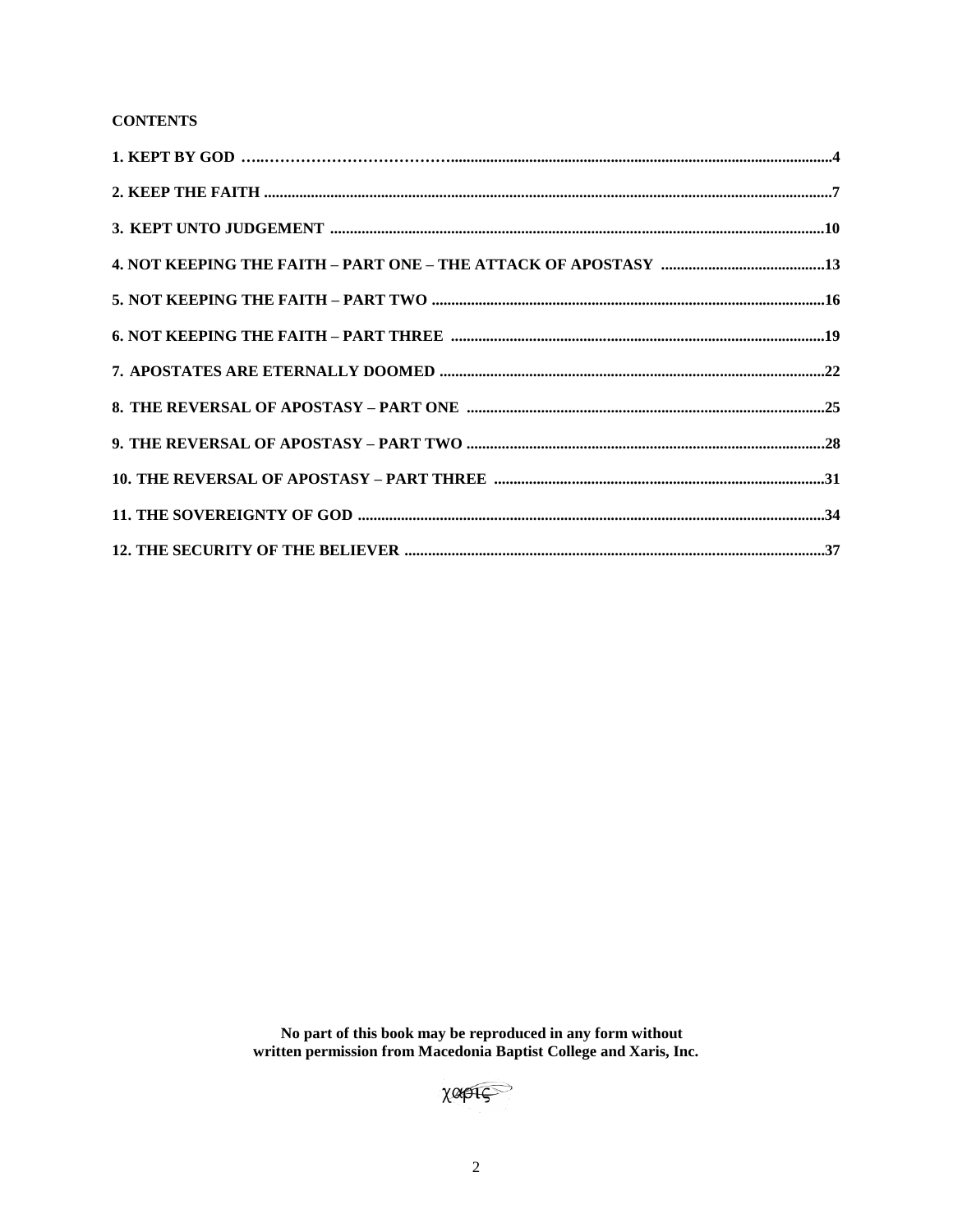#### **KEPT BY GOD – LESSON 1**

**Introduction:** There are three books that deal with apostasy. II Peter, Jude, and II Timothy. II Peter deals with the cause of apostasy: false teachers denying Biblical truth about redemption. Jude deals with the course of apostasy: the judgment of God against all apostates. II Timothy deals with the cure and that is the "preaching of the Word of God."

**Theme:** The Apostasy and how God KEEPS His people

- 1. The key word is "kept" or "keep"
- 2. There are 6 Main Divisions:
	- a. Vs. 1-2 Kept by God for the Lord Jesus
	- b. Vs. 3-4 Keep the Faith
	- c. Vs. 5-7 Kept unto Judgment
	- d. Vs. 8-19 Not keeping the Faith
	- e. Vs. 20-23 Kept in the Love of God
	- f. Vs. 24-25 Kept from Stumbling
- 3. Jude the half-brother of Jesus and the brother of James, the head of the Jerusalem church. He could have claimed physical kinship to Jesus but instead thinks more highly of spiritual kinship. He was not resentful of the position of his brother James but considered his whole purpose to be that of being used of God for the cause of Christ. He is also called "Thaddeus" and "Lebbaeus."

### **NOTE: This pair of brothers**

- a. James wrote his epistle to inform the importance of good works.
- b. Jude wrote his epistle to inform the danger of evil works. The chief danger facing the Church in Jude's day was the doctrine of the antinomians. They pervert grace by making it a license to sin. The body is no importance (they say); what matters is the inward heart of man. Therefore nothing is forbidden, according to their teaching, because grace covers it all.

#### **Lesson Goals:**

- 1. To qualify that believers are eternally saved.
- 2. To verify our position before God.
- 3. To vindicate our protection from God.

#### **Definitions of Important Terms and/or Phrases:**

- 1. Apostasy A "falling away." The common classical use of the word has to do with a political defection (Gen 14:4, LXX; 2 Chron 13:6, LXX; Acts 5:37). In the NT its more usual meaning is that of a religious defection (21:21; 4:1; 3:12). This is called "apostasy from the faith" (apostasia a fide): a secession from the church, and a disowning of the name of Christ. Some of its peculiar characteristics are mentioned, such as seducing spirits, doctrines of demons, hypocritical lying, a seared conscience, forbidding of marriage and of meats, a form of godliness without the power (1 Tim 4:1; 2 Tim 3:5). The grave nature of apostasy is shown by such passages as Heb 10:26-29; 2 Peter 2:15-21, and John 15:22. (The New Unger's Bible Dictionary).
- 2. Servant A very common word with a variety of meanings, all implying a greater or less degree of inferiority and want of freedom: (1) The most frequent usage is as the equivalent of "slave" (which see), with its various shades in position (Gen 9:25; 24:9; Exo 21:5; Mt 10:24' Lk 17:7, and often); but also a hired workman where "hired servant" translates Hebrew and Greek expressions which differ from the above. (International Standard Bible Encyclopaedia).
- 3. Calling This is a New Testament expression. The word is used chiefly by Paul, though the idea and term are found also elsewhere. It has a definite, technical sense, the invitation given to men by God to accept salvation in His kingdom through Jesus Christ. This invitation is given outwardly by the preaching of the gospel, inwardly by the work of the Holy Spirit. There is a somewhat peculiar use of the word in 1 Cor 1:26 and 7:20, namely, that condition of life in which men were when God called them, not many of them wise after the flesh, not many mighty, not many noble, some circumcised, some uncircumcised, some bond, some free, some male, some female, some married, some unmarried. (International Standard Bible Encyclopaedia).

#### **I. KEPT BY GOD FOR THE LORD JESUS**

 **A. Notice Our Standing Before God** – Not our state but our Position before God not our Practice. 1. Servant – the word is "doulos" – a bond slave – A slave who has been set free, but is a slave by choice.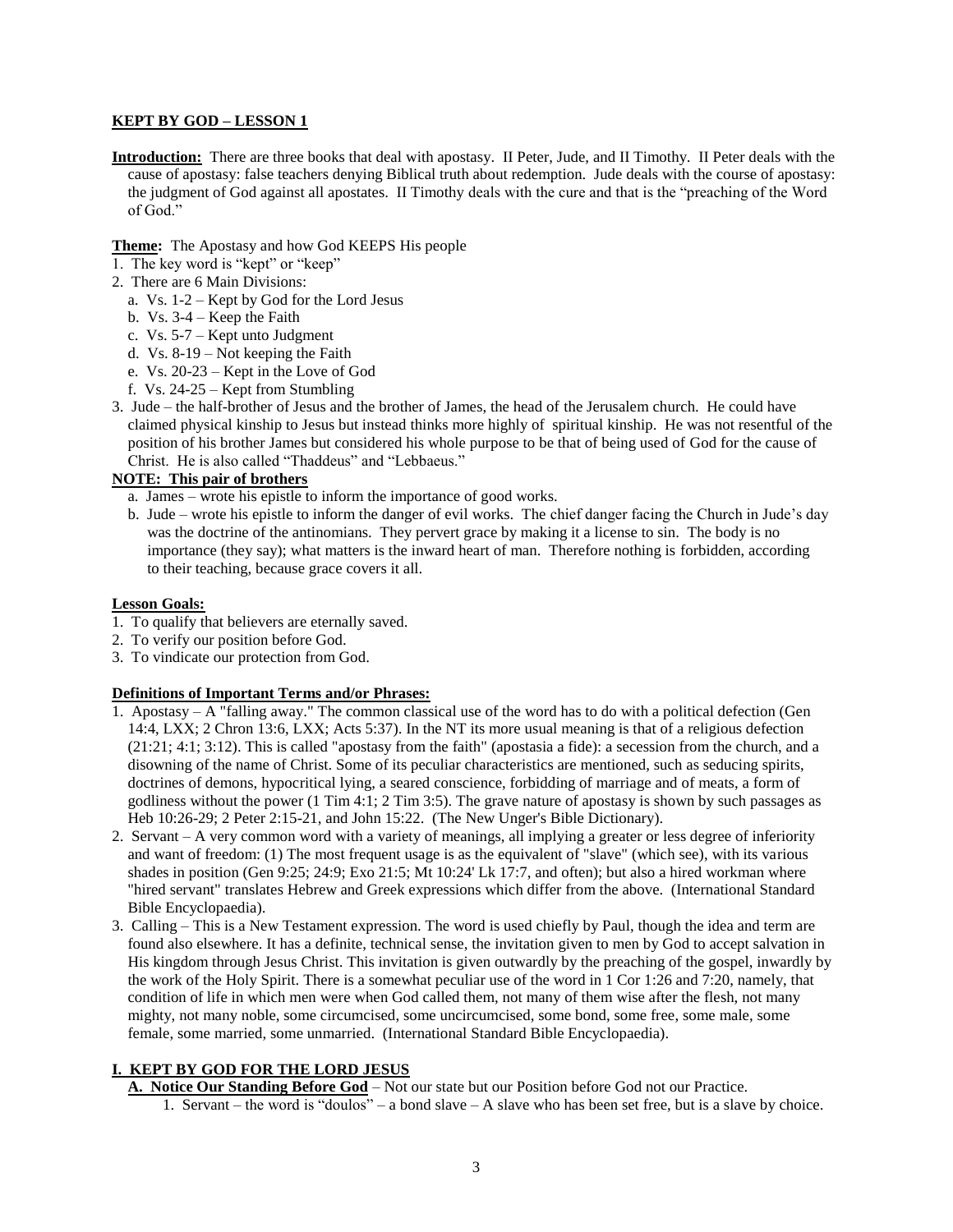- a. There are 5 Greek Words in the N.T. translated servant.
- b. They are "doulos, therapon, diakonos, oiketes, and hupertes."
	- (1) Forced, Hired, Elected, Positioned, and Free Choice.
- c. Note: "doulos" is the only word that signifies slavery by choice. Rev. 12:11 *"Loved not their lives unto the death*" (They were not puny – weak Christians)
	- (1) A "doulos" is one who was in a permanent relationship to his master which only death could break. (How we need this today) (Jesus – bondslave)
	- (2) One whose will was swallowed up in the will of his master. Jude determined that Christ would be preeminent in his life so that he considered himself as having only one goal in life and that was to be always in the hands of Jesus for service in His cause.
	- (3) One who served his master even to the extent that he disregarded his own interests.
- 2. Sanctified the word is "hagizo" to consecrate, set apart, to present, or to offer.
	- a. The believer in the Lord Jesus is set apart for God by the Holy Spirit;
		- (1) Out of the First Adam with the latter's sin and condemnation.
		- (2) Into the Last Adam with the latter's virtue and commendation.
		- (3) Thus, the worshipper of the God of the Bible partakes of the character of the God for whom he is set apart.
		- (4) This is positional sanctification.
		- (5) God changes your character.
	- b. The work of the Holy Spirit in the yielded saint;
		- (1) In which He sets the believer apart for God in his experience by eliminating sin from his life and producing His fruit, a process which goes on constantly throughout the believer's life is called progressive sanctification.
		- (2) Sanctification produces others like the original because His seed is in the believer. There can be no fruit without the seed.
	- c. The tense of the participle "sanctified" is in the perfect tense, speaking of a past completed act having present and permanent results. This means we are sanctified and are in a state of being sanctified.

#### **A. Notice Our Security Before God**

- 1. Security "preserved" Greek word is "tereo" which means to guard, hold firmly, to watch, or keep. It expresses watchful care. In the physical preservation of food there are two methods: by vinegar or by sugar. There are truly some believers who act "pickled" instead of preserved but even the believer with a "sour" disposition is preserved.
	- a. He is giving them "sweet assurance." We are preserved and are in a state of being preserved.
	- b. The tense of this participle is again the perfect tense which indicates past completed action with continuing results.
		- (1) The tense indicates we are "continually kept". When we stumble He keeps us from falling.
		- (2) We are no safer than the one who is keeping us. God keeps us!
		- (3) He reminds the true Believer that while the Apostates will sin and fall and suffer condemnation, the true believers are kept forever by the Lord Jesus Christ.
- 2. Summons "called" Greek word is "kletos" it is an adjective used to describe those who were called in the sense of being invited, for instance, to a banquet (marriage supper). It is a practical term for "Christians" suggesting that they are chosen, appointed, and invited by God. The word is also used of summoning a man to an office, a duty, or a responsibility. It is a word that is used for beckoning a man to a feast or a festival. It is used for calling a man to court that he may give an account of himself.
	- a. Paul in his writings talks about being "called to be an apostle" (Rom. 1:1); "called to be saints" (Rom. 1:17); and called "according to the purpose of God" (Rom. 8:28). Paul had SEEN someone, He WAS someone, and He is going to SAY something about someone.
	- b. It speaks of the effectual call of God whereby the sinner is called to salvation. Sinners are DEAD in a graveyard.
	- c. This is a pre-work of the Holy Spirit in bringing the sinner to the place of repentance and the act of faith. We had better remember that no one will be saved unless God calls them.
	- d. The Calling of God could be set to an outline:
		- (1) A hope filled calling (Eph. 1:18; 4:4) This one great hope should bind men together by the same conviction about the will of God.
		- (2) A high calling (Phil. 3:14). This should launch a believer on his way to the stars.